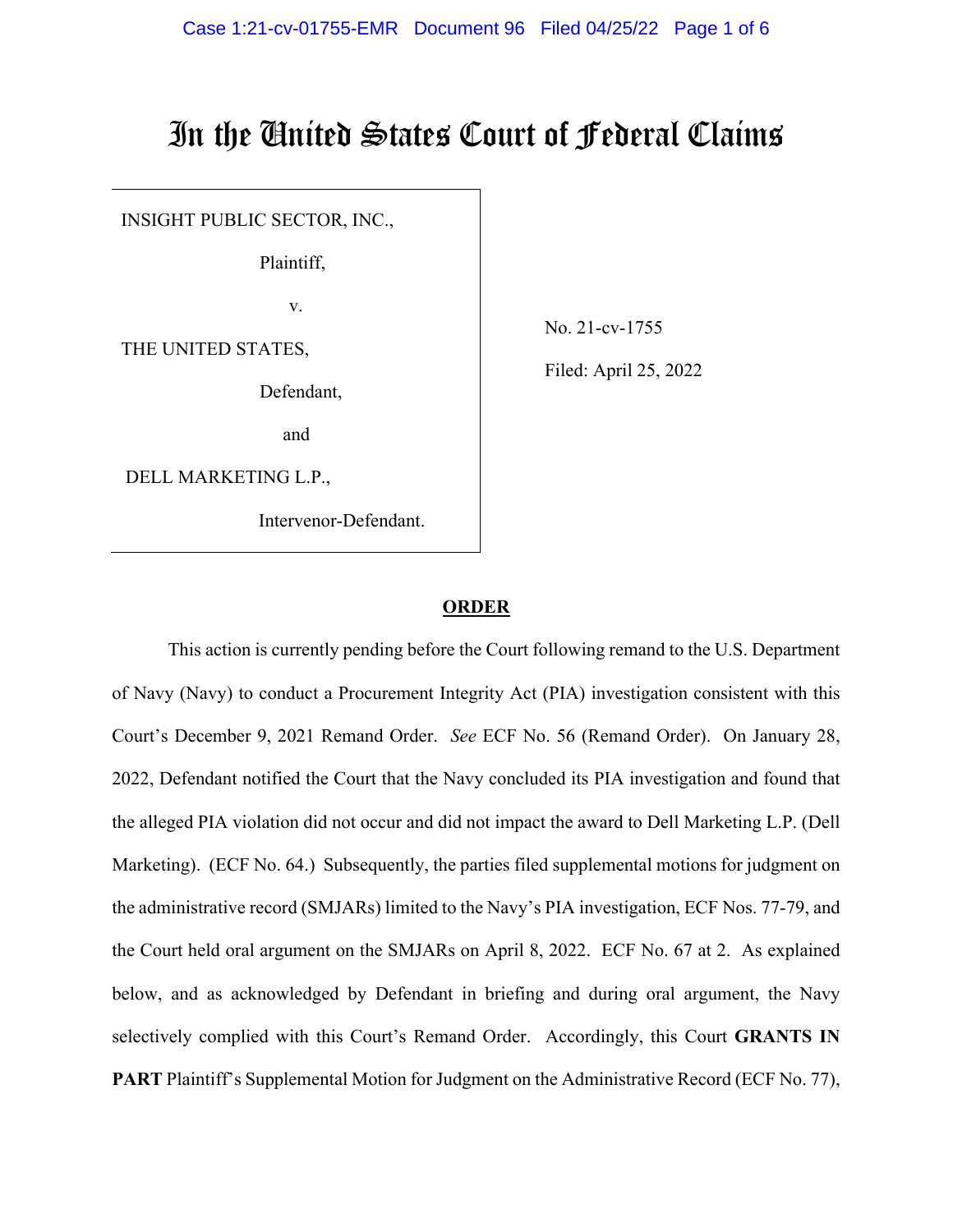#### Case 1:21-cv-01755-EMR Document 96 Filed 04/25/22 Page 2 of 6

**DENIES IN PART** Defendant's Supplemental Cross-Motion for Judgment on the Administrative Record (ECF No. 78), **DENIES IN PART** Intervenor-Defendant's Supplemental Cross-Motion for Judgment on the Administrative Record (ECF No. 79), and **REMANDS** this action once again to the Navy to fully comply with this Court's previous Remand Order.

The general facts underlying this dispute are described in this Court's Remand Order, familiarity with which is presumed. As noted in the Remand Order, Plaintiff Insight Public Sector, Inc. (Insight) "broadly alleged that at some time before Dell Marketing's May 27, 2021 email to the Navy, Dell Marketing received 'inside information about Insight's proposal.'" Remand Order at 21 (quoting AR 4730). Accordingly, when this Court held that the Navy failed to investigate this alleged PIA violation, it ordered the Navy "to investigate Plaintiff's first allegation of a PIA violation; namely, that the information in Dell Marketing's May 27, 2021 email to the Navy concerning certain allegedly mispriced CLINs in Insight's bid potentially indicates a PIA violation occurred." Remand Order at 27. As Intervenor-Defendant Dell Marketing correctly observed, the Court ordered the PIA investigation to cover the period up to May 27, 2021, "to cover the breadth of Insight's contention." (ECF No. 79-1) at 39.

Defendant failed to fully comply with this Court's Remand Order. While Dell Marketing and its counsel ensured on the Navy's behalf that the investigation of Dell Marketing employees covered the full period ordered by the Court, *see* AR 6613-17, 7381-91, the Navy intentionally limited the scope of its own personnel's declarations to May 21, 2021, rather than to May 27, 2021, as the Court clearly ordered. *See* AR 7372-80 (declarations stating that "Prior to the initial award of the BPA to Insight on May 21, 2021, I did not discuss with or disclose Insight's pricing to anyone."). This was not an accidental oversight: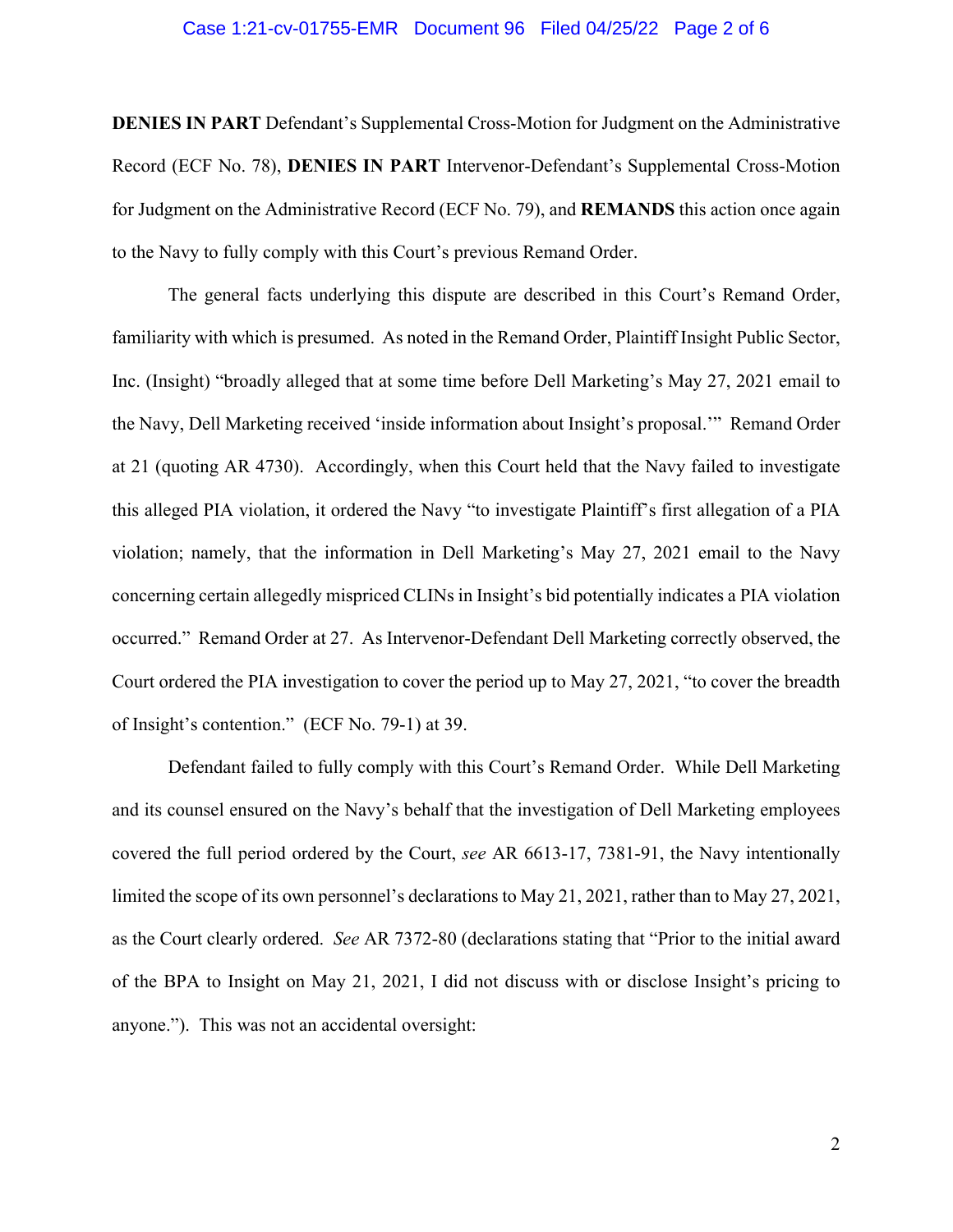The Navy determined that further investigation . . . was unnecessary to determine the impact of this alleged PIA violation for two independent reasons: 1) "any hypothetical disclosures of Insight's pricing to Dell before 27 May 2021 by someone with access to the SharePoint site would not have violated the PIA," because this was after the award to Insight and before the corrective action reopening the competition; and 2) "[e]ven if [Department of Defense (DoD)] personnel could have violated the PIA between 21 May 2021 and 27 May 2021 with respect to Insight's pricing information," further investigation "would have been unnecessary because the Dell employees involved made it clear in their declarations that they did not have Insight's CLIN price information when they asked about the promotional CLINs on 27 May 2021." AR 7399 n.1.

(ECF No. 71) at 3-4. Counsel for Defendant confirmed during oral argument that the Navy did

not investigate to the full extent ordered by this Court because it does not believe a PIA violation

could occur after May 21, 2021:

THE COURT: But why not do that for the Navy declarations as well? Why did [the Navy] just stop [its personnel's declarations] at [May] 21st?

MR. RAYEL: Well, I think there are a couple of reasons, and, you know, one, whether the Court agrees or not, it is the Navy's position that no PIA violation was possible in that time period between May 21st and 27th.

Transcript of Oral Argument dated April 8, 2022 (ECF No. 95) (Tr. Oral Arg.) at 32-33.

Defendant's argument that the Court can overlook the blind spots created via the Navy's *sua sponte* limitation of the scope of its own personnel declarations, purportedly on the basis that "any hypothetical disclosures of Insight's pricing to Dell before 27 May 2021 . . . would not have violated the PIA," ignores the relationship litigants have with the Court. (ECF No. 71) at 3-4. When a Court issues an order, litigants must comply. *See White Mountain Apache Tribe of Ariz. v. United States*, 5 Cl. Ct. 288, 295 (1984) (explaining that the court's "paramount responsibility to all parties in all cases cannot be exercised if the court allows defiance of its orders"). Thus, the Navy "was not free simply to disregard [this Court's] decision and apply its own interpretation of the statutes and regulations on remand." *Bice v. United States*, 72 Fed. Cl. 432, 442 (2006). If the Navy believed that the PIA investigation should be limited as a matter of law to events on or before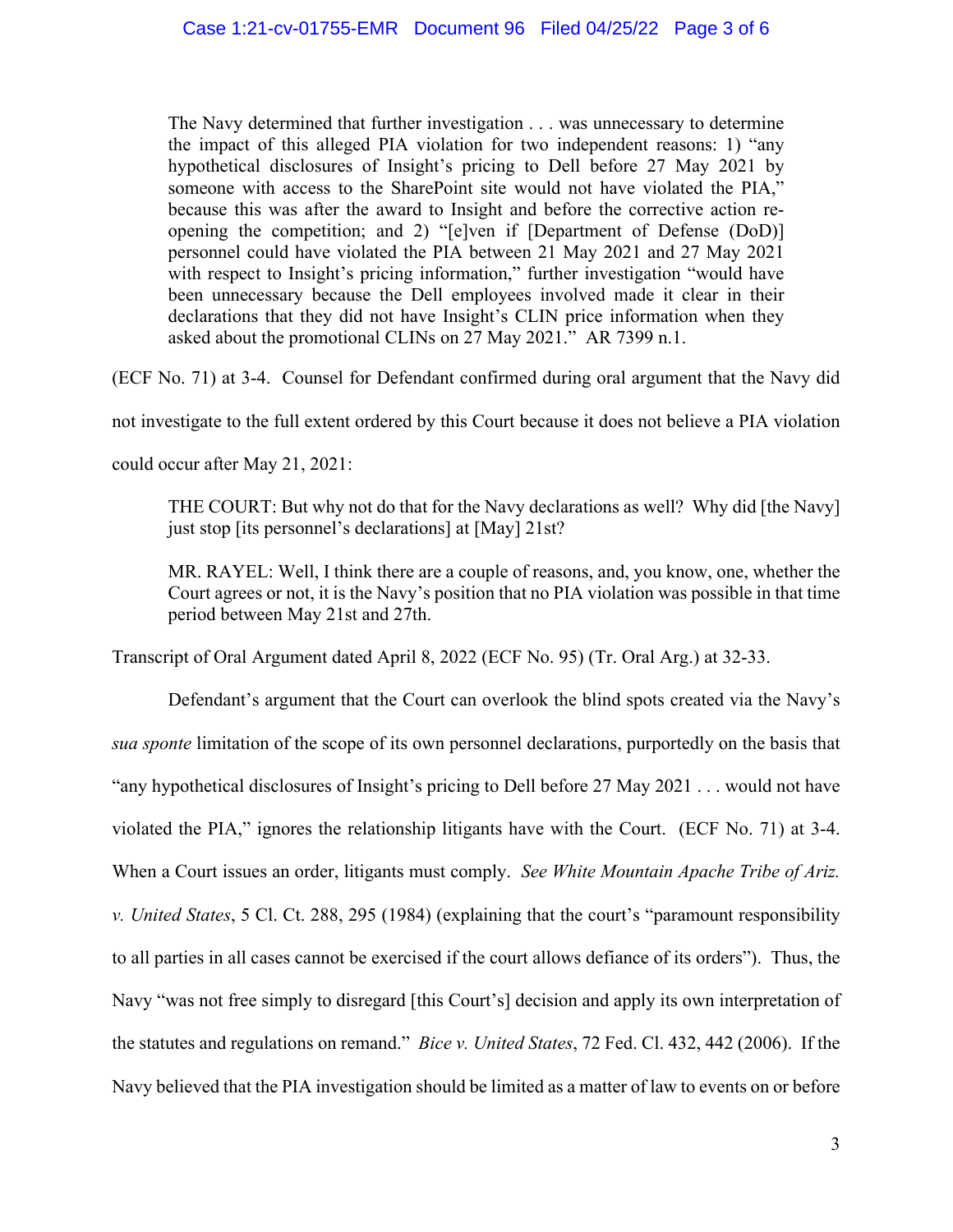## Case 1:21-cv-01755-EMR Document 96 Filed 04/25/22 Page 4 of 6

May 21, 2021, the proper and well-trod course was to file a motion for reconsideration with the Court. Instead, Defendant opted to make legal determinations for itself, rendering incomplete what might otherwise have been an acceptable investigation and undermining an investigative conclusion that might otherwise have been rational. The Navy must now comply with the Remand Order this Court issued months ago, this time in its entirety.

To provide the Navy a final opportunity to comply with this Court's Remand Order, the Court will remand this case to the Navy to conduct a supplemental investigation within 7 days. Remand for further investigation is appropriate when "the agency has not considered all relevant factors, or if the reviewing court simply cannot evaluate the challenged agency action on the basis of the record before it." *Fla. Power & Light Co. v. Lorion*, 470 U.S. 729, 744 (1985). An investigation like this one, which did not explore the full scope ordered by the Court, "has not considered all relevant factors." *Id.* Furthermore, the Navy's incomplete investigation hinders the Court's ability to review Plaintiff's PIA allegations. The evidence collected from Dell Marketing — including declarations covering the period through May 27, 2021, *see* AR 7372-80, interviews that probed through May 27, 2021, *see* AR 6613-17, and contemporaneous emails, *see* AR 7358- 71 — viewed in isolation might have supported the Navy's determination that no PIA violation had occurred. However, the Navy's decision to investigate its personnel's actions only through May 21, 2021, introduces uncertainty for the period of May 21-27, 2021. Despite Defendant's insinuations to the contrary, there was a reason for this Court to have ordered the PIA investigation to *fully* cover the period through May 27, 2021. In order to evaluate the reasonableness of the Navy's investigative conclusions, the Court sought full — not self-selective — transparency by the Navy concerning events preceding Dell Marketing's May 27, 2021 email. Accordingly, to fully evaluate whether the conclusions that the Navy reached in its No Impact Decision (ECF No.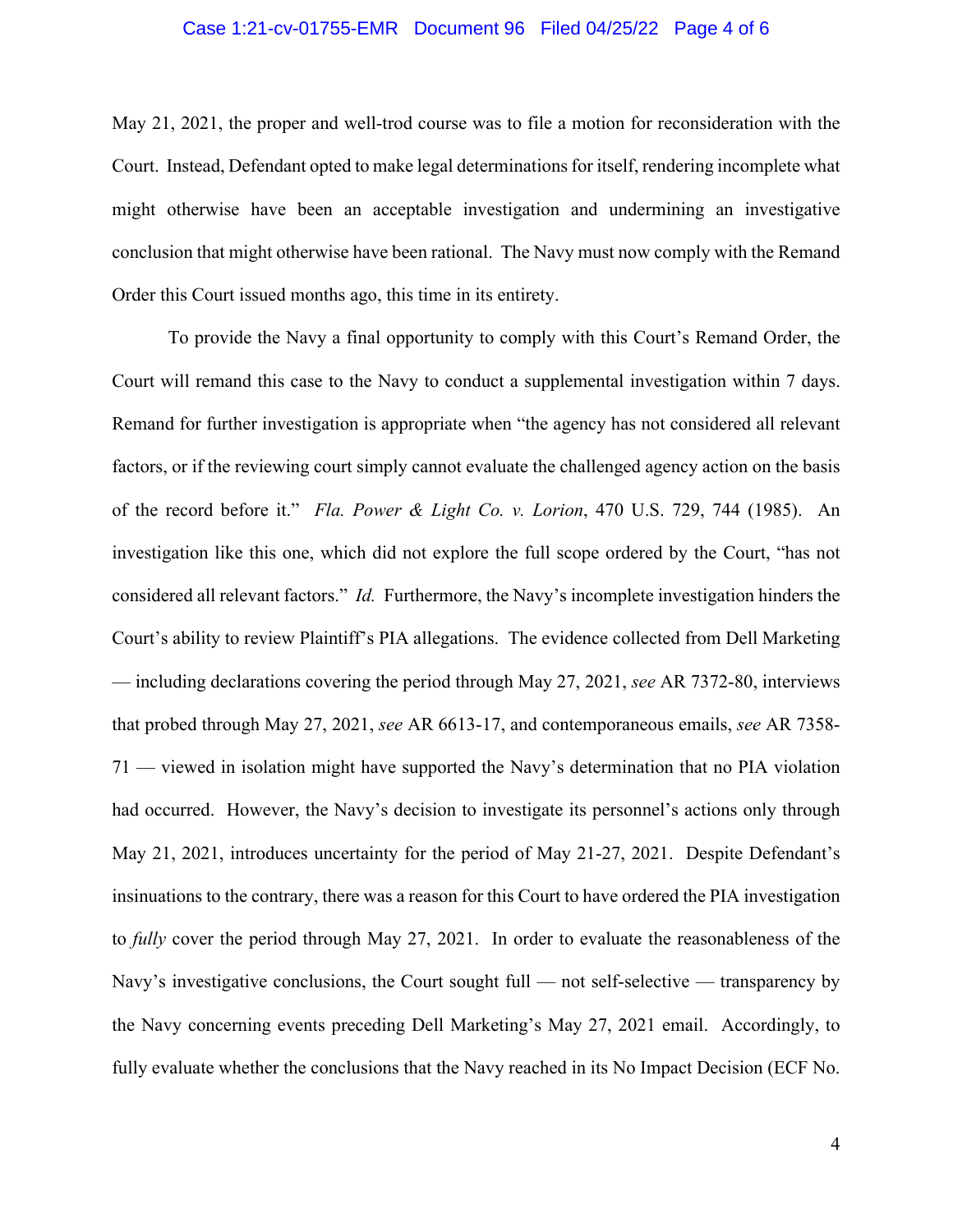## Case 1:21-cv-01755-EMR Document 96 Filed 04/25/22 Page 5 of 6

64-1) are reasonable, the Court must have a complete record before it. Further remand to the Navy to conduct a *complete* PIA investigation in compliance with this Court's Remand Order is necessary.

While the Court finds it appropriate to again remand to the Navy for further investigation, the Navy need not start from scratch. It must supplement its incomplete declarations with evidence spanning the ordered time period (*i.e.*, through May 27, 2021), and certify that its investigation including any witness interviews of its own personnel or of others — covered such Court-ordered time period. *See* AR 7372-80. Intervenor-Defendant's counsel appropriately ensured that the PIA investigation regarding Dell Marketing's employees and their correspondence covered the period up until May 27, 2021, and now the Navy must also do so with its own personnel. Consistent with this Order, the Navy must also issue an amended PIA investigation report analyzing such supplemental evidence and reflecting a complete investigation of "Plaintiff's first allegation of a PIA violation; namely, that the information in Dell Marketing's May 27, 2021 email to the Navy concerning certain allegedly mispriced CLINs in Insight's bid potentially indicates a PIA violation occurred." Remand Order at 27.

For the reasons set forth above, this Court **GRANTS IN PART** Plaintiff's Supplemental Motion for Judgment on the Administrative Record (ECF No. 77), **DENIES IN PART**  Defendant's Supplemental Cross-Motion for Judgment on the Administrative Record (ECF No. 78), and **DENIES IN PART** Intervenor-Defendant's Supplemental Cross-Motion for Judgment on the Administrative Record (ECF No. 79). The Court **REMANDS** this action to the Navy for action consistent with this Order. Within **7 days** of this Order, the Navy shall **COMPLETE** its PIA investigation in compliance with this Order. Defendant shall also **FILE** within **7 days** of this Order a Notice of Completion of such investigation, attaching under seal a new investigative report